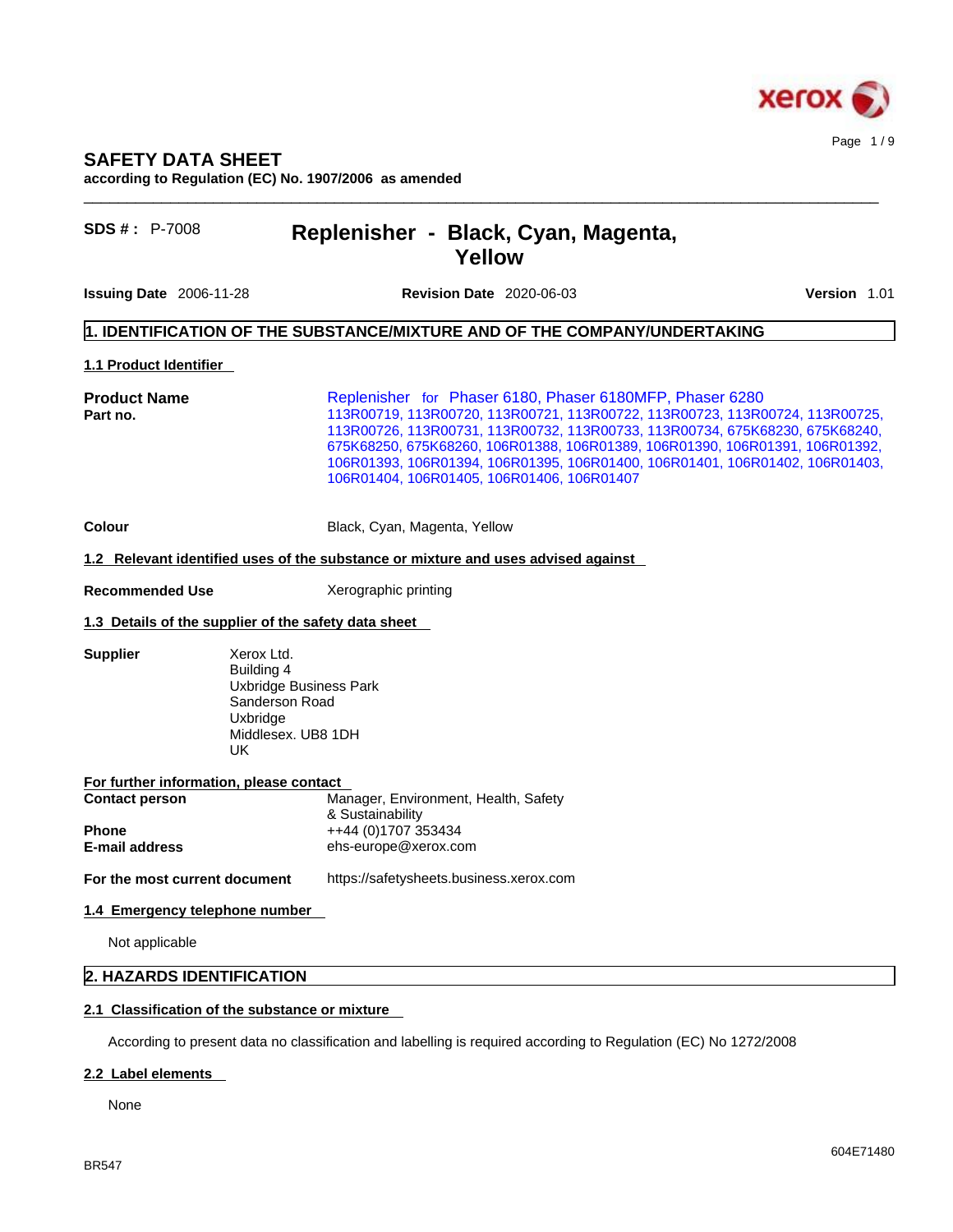

 $\_$  ,  $\_$  ,  $\_$  ,  $\_$  ,  $\_$  ,  $\_$  ,  $\_$  ,  $\_$  ,  $\_$  ,  $\_$  ,  $\_$  ,  $\_$  ,  $\_$  ,  $\_$  ,  $\_$  ,  $\_$  ,  $\_$  ,  $\_$  ,  $\_$  ,  $\_$  ,  $\_$  ,  $\_$  ,  $\_$  ,  $\_$  ,  $\_$  ,  $\_$  ,  $\_$  ,  $\_$  ,  $\_$  ,  $\_$  ,  $\_$  ,  $\_$  ,  $\_$  ,  $\_$  ,  $\_$  ,  $\_$  ,  $\_$  ,

**Issuing Date** 2006-11-28 **Revision Date** 2020-06-03 **Version** 1.01

 $\_$  ,  $\_$  ,  $\_$  ,  $\_$  ,  $\_$  ,  $\_$  ,  $\_$  ,  $\_$  ,  $\_$  ,  $\_$  ,  $\_$  ,  $\_$  ,  $\_$  ,  $\_$  ,  $\_$  ,  $\_$  ,  $\_$  ,  $\_$  ,  $\_$  ,  $\_$  ,  $\_$  ,  $\_$  ,  $\_$  ,  $\_$  ,  $\_$  ,  $\_$  ,  $\_$  ,  $\_$  ,  $\_$  ,  $\_$  ,  $\_$  ,  $\_$  ,  $\_$  ,  $\_$  ,  $\_$  ,  $\_$  ,  $\_$  ,

# **2.3 Other hazards**

Not a PBT according to REACH Annex XIII May form explosible dust-air mixture if dispersed

# **3. COMPOSITION/INFORMATION ON INGREDIENTS**

## **3.2 Mixtures**

| <b>Chemical Name</b> | Weight %  | <b>CAS No.</b> | <b>EC-No</b> | <b>Classification (Reg.</b><br>1272/2008) | Hazard<br><b>Statements</b> | <b>REACH Registration</b><br><b>Number</b> |
|----------------------|-----------|----------------|--------------|-------------------------------------------|-----------------------------|--------------------------------------------|
| Polymer              | 60-70     | 292629-36-8    | Not listed   | $- -$                                     | $- -$                       | $\overline{\phantom{a}}$                   |
| Ceramic materials    | $15 - 20$ | 66402-68-4     | 266-340-9    | $\overline{\phantom{m}}$                  | $\overline{\phantom{m}}$    | $\overline{\phantom{m}}$                   |
| Paraffin wax         | 1-5       | 8002-74-2      | 232-315-6    | $\sim$ $\sim$                             | $\qquad \qquad -$           | $- -$                                      |
| Carbon black         | $0 - 10$  | 1333-86-4      | 215-609-9    | $- -$                                     | $\overline{\phantom{m}}$    | 01-2119384822-32-0065                      |
| Yellow pigment       | $0 - 10$  | 6358-31-2      | 228-768-4    | $\overline{\phantom{m}}$                  | $\sim$ $\sim$               | $\overline{\phantom{m}}$                   |
| Silica, amorphous    | $<$ 5     | 7631-86-9      | 231-545-4    | $\sim$ $\sim$                             | $\overline{\phantom{m}}$    | $\overline{\phantom{m}}$                   |
| Cyan Pigment         | $0 - 10$  | 147-14-8       | 205-685-1    | $\sim$ $\sim$                             | $- -$                       | 01-2119458771-32-0044                      |
| Magenta pigment      | $0 - 10$  | 980-26-7       | 213-561-3    | $\overline{\phantom{a}}$                  | $\overline{\phantom{m}}$    | 01-2119456804-33-0008                      |
| Titanium dioxide     | $<$ 1     | 13463-67-7     | 236-675-5    | $- -$                                     | $\overline{\phantom{m}}$    | $\overline{\phantom{m}}$                   |

### **Note**

"--" indicates no classification or hazard statements apply.

Components marked as "Not Listed" are exempt from registration.

Where no REACH registration number is listed, it is considered confidential to the Only Representative.

# **4. FIRST AID MEASURES**

# **4.1 Description of first aid measures**

| <b>General advice</b> | For external use only. When symptoms persist or in all cases of doubt seek medical advice.<br>Show this safety data sheet to the doctor in attendance. |
|-----------------------|--------------------------------------------------------------------------------------------------------------------------------------------------------|
| Eye contact           | Immediately flush with plenty of water. After initial flushing, remove any contact lenses and<br>continue flushing for at least 15 minutes             |
| <b>Skin contact</b>   | Wash skin with soap and water                                                                                                                          |
| <b>Inhalation</b>     | Move to fresh air                                                                                                                                      |
| Ingestion             | Rinse mouth with water and afterwards drink plenty of water or milk                                                                                    |
|                       |                                                                                                                                                        |

## **4.2 Most important symptoms and effects, both acute and delayed**

| <b>Acute toxicity</b>   |                                              |
|-------------------------|----------------------------------------------|
| Eyes                    | No known effect                              |
| Skin                    | No known effect                              |
| <b>Inhalation</b>       | No known effect                              |
| Ingestion               | No known effect                              |
| <b>Chronic effects</b>  |                                              |
| <b>Chronic toxicity</b> | No known effects under normal use conditions |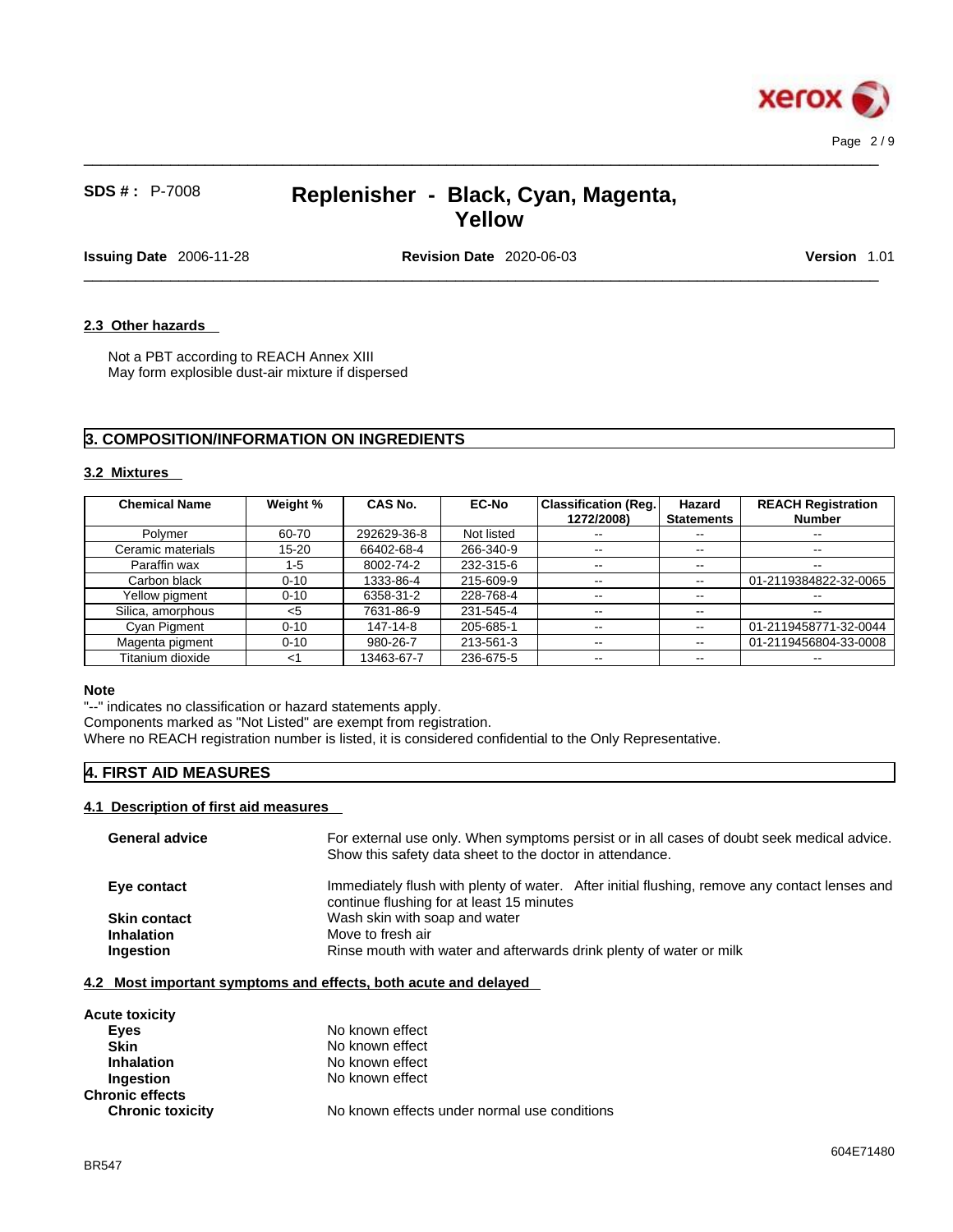

 $\_$  ,  $\_$  ,  $\_$  ,  $\_$  ,  $\_$  ,  $\_$  ,  $\_$  ,  $\_$  ,  $\_$  ,  $\_$  ,  $\_$  ,  $\_$  ,  $\_$  ,  $\_$  ,  $\_$  ,  $\_$  ,  $\_$  ,  $\_$  ,  $\_$  ,  $\_$  ,  $\_$  ,  $\_$  ,  $\_$  ,  $\_$  ,  $\_$  ,  $\_$  ,  $\_$  ,  $\_$  ,  $\_$  ,  $\_$  ,  $\_$  ,  $\_$  ,  $\_$  ,  $\_$  ,  $\_$  ,  $\_$  ,  $\_$  ,

| <b>Issuing Date</b> 2006-11-28                          | <b>Revision Date</b> 2020-06-03                                                  | <b>Version 1.01</b> |
|---------------------------------------------------------|----------------------------------------------------------------------------------|---------------------|
| <b>Main symptoms</b>                                    | Overexposure may cause:<br>mild respiratory irritation similar to nuisance dust. |                     |
|                                                         | 4.3 Indication of immediate medical attention and special treatment needed       |                     |
| <b>Protection of first-aiders</b><br>Notes to physician | No special protective equipment required<br>Treat symptomatically                |                     |
| <b>5. FIREFIGHTING MEASURES</b>                         |                                                                                  |                     |

## **5.1 Extinguishing media**

**Suitable extinguishing media** Use water spray or fog; do not use straight streams, Foam

**Unsuitable extinguishing media** Do not use a solid water stream as it may scatterand spread fire

## **5.2 Special hazards arising from the substance or mixture**

Fine dust dispersed in air, in sufficient concentrations, and in the presence of an ignition source is a potential dust explosion hazard

**Hazardous combustion products**Hazardous decomposition products due to incomplete combustion, Carbon oxides, Nitrogen oxides (NOx)

## **5.3 Advice for fire-fighters**

In the event of fire and/or explosion do not breathe fumes. Wear fire/flame resistant/retardant clothing. Use self-contained pressure-demand breathing apparatus if needed to prevent exposure to smoke or airborne toxins. Wear self-contained breathing apparatus and protective suit.

## **Other information**

| <b>Flammability</b> | Not flammable  |
|---------------------|----------------|
| <b>Flash point</b>  | Not applicable |

# **6. ACCIDENTAL RELEASE MEASURES**

## **6.1 Personal precautions, protective equipment and emergency procedures**

Avoid breathing dust

### **6.2 Environmental precautions**

Although toner is not an aquatic toxin, microplastics may be a physical hazard to aquatic life and should not be allowed to enter drains, sewers, or waterways

### **6.3 Methods and material for containment and cleaning up**

| <b>Methods for containment</b> | Prevent dust cloud                                                                |  |
|--------------------------------|-----------------------------------------------------------------------------------|--|
| Methods for cleaning up        | Use a vacuum cleaner to remove excess, then wash with COLD water. Hot water fuses |  |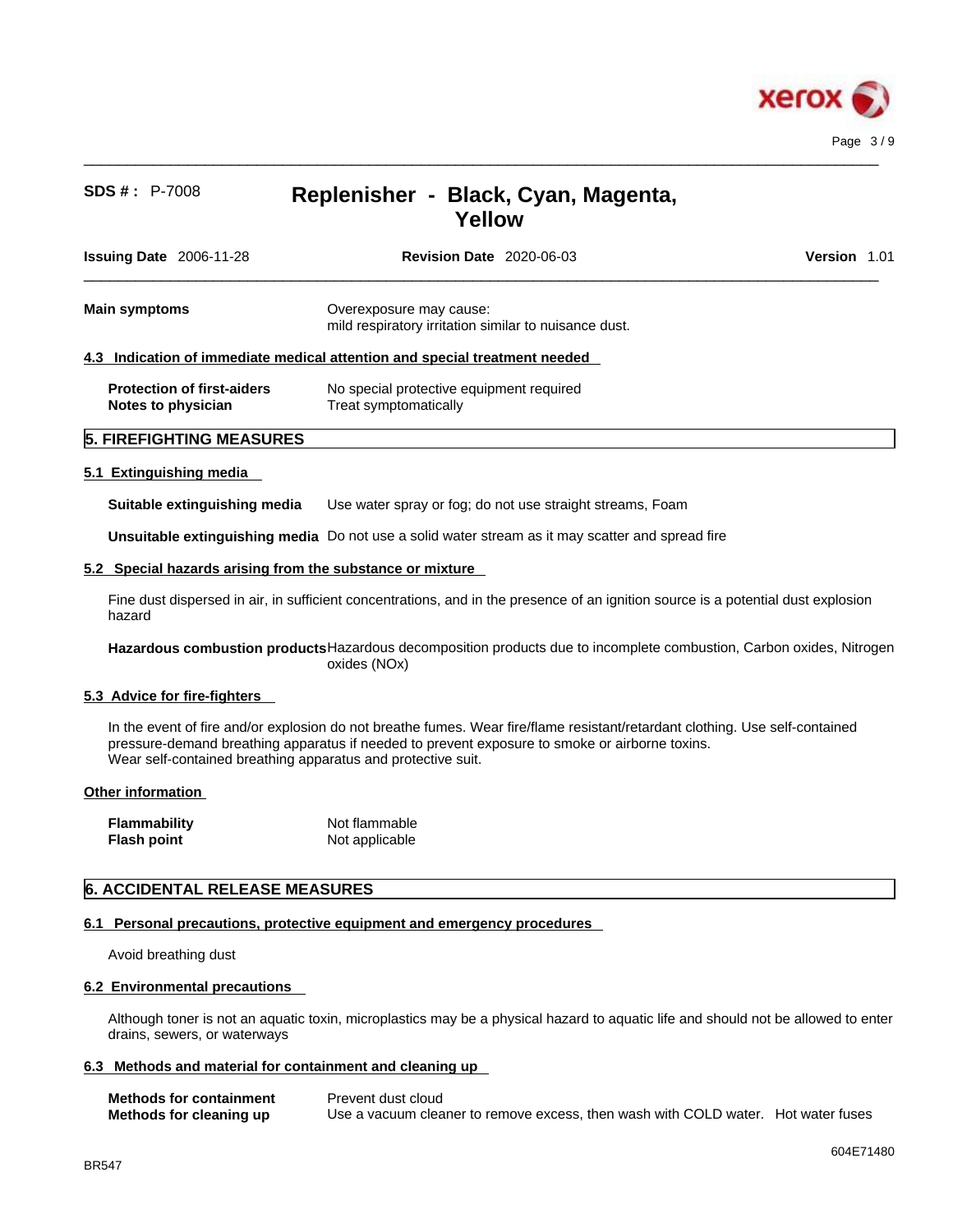

 $\_$  ,  $\_$  ,  $\_$  ,  $\_$  ,  $\_$  ,  $\_$  ,  $\_$  ,  $\_$  ,  $\_$  ,  $\_$  ,  $\_$  ,  $\_$  ,  $\_$  ,  $\_$  ,  $\_$  ,  $\_$  ,  $\_$  ,  $\_$  ,  $\_$  ,  $\_$  ,  $\_$  ,  $\_$  ,  $\_$  ,  $\_$  ,  $\_$  ,  $\_$  ,  $\_$  ,  $\_$  ,  $\_$  ,  $\_$  ,  $\_$  ,  $\_$  ,  $\_$  ,  $\_$  ,  $\_$  ,  $\_$  ,  $\_$  ,

**Issuing Date** 2006-11-28 **Revision Date** 2020-06-03 **Version** 1.01

 $\_$  ,  $\_$  ,  $\_$  ,  $\_$  ,  $\_$  ,  $\_$  ,  $\_$  ,  $\_$  ,  $\_$  ,  $\_$  ,  $\_$  ,  $\_$  ,  $\_$  ,  $\_$  ,  $\_$  ,  $\_$  ,  $\_$  ,  $\_$  ,  $\_$  ,  $\_$  ,  $\_$  ,  $\_$  ,  $\_$  ,  $\_$  ,  $\_$  ,  $\_$  ,  $\_$  ,  $\_$  ,  $\_$  ,  $\_$  ,  $\_$  ,  $\_$  ,  $\_$  ,  $\_$  ,  $\_$  ,  $\_$  ,  $\_$  ,

the toner making it difficult to remove

# **6.4 Reference to other sections**

See section 12 for additional ecological information See Section 13 for additional information

# **7. HANDLING AND STORAGE**

## **7.1 Precautions for safe handling**

Handle in accordance with good industrial hygiene and safety practice, Avoid dust accumulation in enclosed space, Prevent dust cloud

**Hygiene measures** None under normal use conditions

## **7.2 Conditions for safe storage, including any incompatibilities**

Keep container tightly closed in a dry and well-ventilated place, Store at room temperature

### **7.3 Specific end uses**

Xerographic printing

# **8. EXPOSURE CONTROLS/PERSONAL PROTECTION**

### **8.1 Control parameters**

| <b>Xerox Exposure Limit</b><br><b>Xerox Exposure Limit</b>                 | 2.5 mg/m <sup>3</sup> (total dust)<br>$0.4 \text{ mg/m}^3$ (respirable dust)                                                     |
|----------------------------------------------------------------------------|----------------------------------------------------------------------------------------------------------------------------------|
| 8.2 Exposure controls                                                      |                                                                                                                                  |
| <b>Engineering measures</b>                                                | None under normal use conditions                                                                                                 |
| Personal protective equipment                                              |                                                                                                                                  |
| Eye/face protection<br><b>Hand protection</b><br>Oldin and hady neataatlan | No special protective equipment required<br>No special protective equipment required<br>No apocial protective equipment required |

| <b>Hand protection</b>        | No special protective equipment required |
|-------------------------------|------------------------------------------|
| Skin and body protection      | No special protective equipment required |
| <b>Respiratory protection</b> | No special protective equipment required |
| Thermal hazards               | None under normal processing             |

# **Environmental Exposure Controls**

**Environmental Exposure Controls**  Keep out of drains, sewers, ditches and waterways

# **9. PHYSICAL AND CHEMICAL PROPERTIES**

## **9.1 Information on basic physical and chemical properties**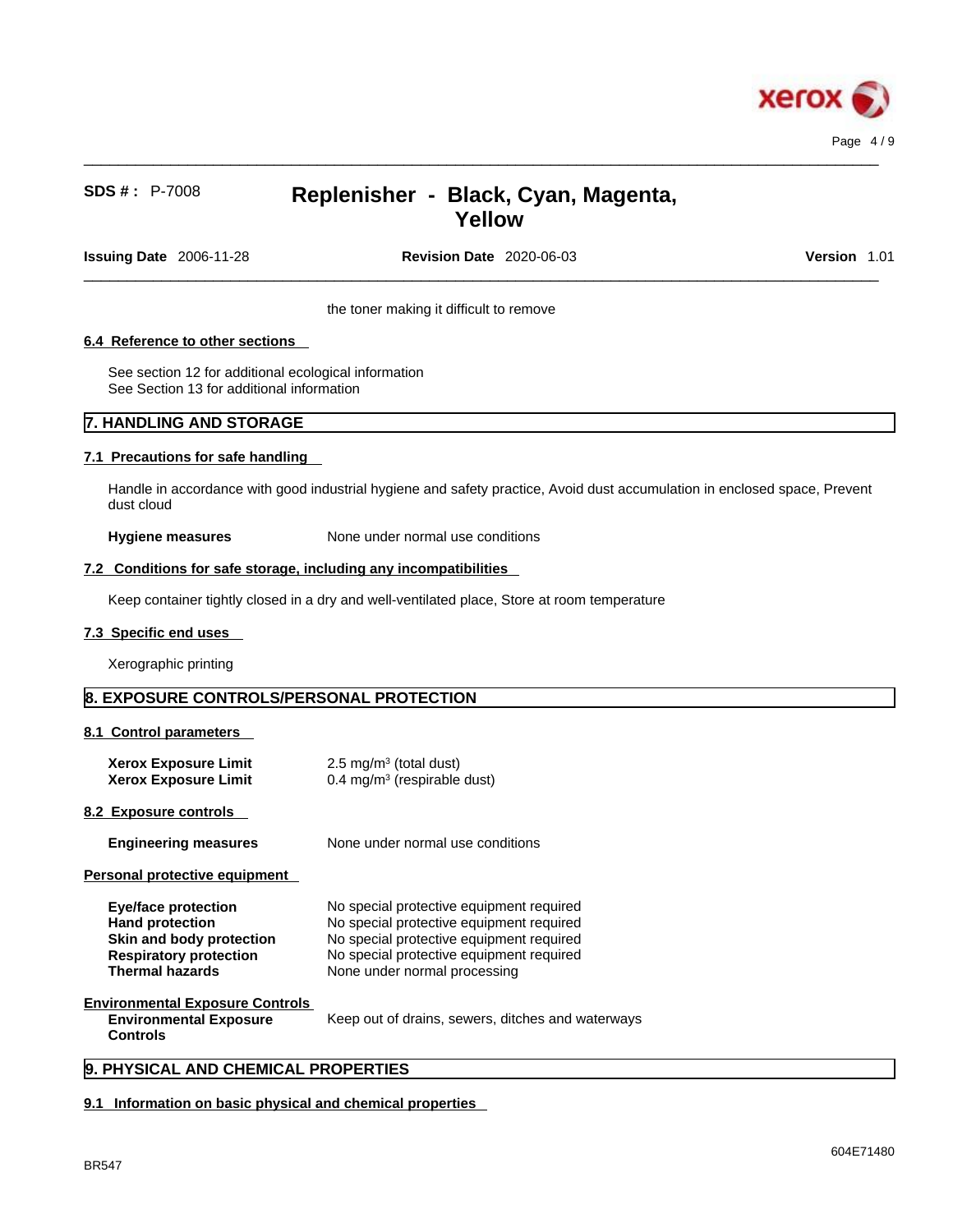

 $\_$  ,  $\_$  ,  $\_$  ,  $\_$  ,  $\_$  ,  $\_$  ,  $\_$  ,  $\_$  ,  $\_$  ,  $\_$  ,  $\_$  ,  $\_$  ,  $\_$  ,  $\_$  ,  $\_$  ,  $\_$  ,  $\_$  ,  $\_$  ,  $\_$  ,  $\_$  ,  $\_$  ,  $\_$  ,  $\_$  ,  $\_$  ,  $\_$  ,  $\_$  ,  $\_$  ,  $\_$  ,  $\_$  ,  $\_$  ,  $\_$  ,  $\_$  ,  $\_$  ,  $\_$  ,  $\_$  ,  $\_$  ,  $\_$  ,

**Issuing Date** 2006-11-28 **Revision Date** 2020-06-03 **Version** 1.01

 $\_$  ,  $\_$  ,  $\_$  ,  $\_$  ,  $\_$  ,  $\_$  ,  $\_$  ,  $\_$  ,  $\_$  ,  $\_$  ,  $\_$  ,  $\_$  ,  $\_$  ,  $\_$  ,  $\_$  ,  $\_$  ,  $\_$  ,  $\_$  ,  $\_$  ,  $\_$  ,  $\_$  ,  $\_$  ,  $\_$  ,  $\_$  ,  $\_$  ,  $\_$  ,  $\_$  ,  $\_$  ,  $\_$  ,  $\_$  ,  $\_$  ,  $\_$  ,  $\_$  ,  $\_$  ,  $\_$  ,  $\_$  ,  $\_$  ,

| Appearance<br><b>Physical state</b><br>Colour                                                                                                                                                                             | Powder<br>Solid<br>Black, Cyan, Magenta, Yellow                                                                                        | <b>Odour</b><br><b>Odour threshold</b><br>рH | Faint<br>Not applicable<br>Not applicable                                                    |  |
|---------------------------------------------------------------------------------------------------------------------------------------------------------------------------------------------------------------------------|----------------------------------------------------------------------------------------------------------------------------------------|----------------------------------------------|----------------------------------------------------------------------------------------------|--|
| <b>Flash point</b>                                                                                                                                                                                                        | Not applicable                                                                                                                         |                                              |                                                                                              |  |
| <b>Melting / Freezing Point</b><br><b>Boiling point/boiling range</b><br><b>Softening point</b>                                                                                                                           | Not applicable<br>Not applicable<br>$49 - 60 °C$<br>$\sqrt{2}$                                                                         | 120 - 140 °F                                 |                                                                                              |  |
| <b>Evaporation rate</b><br><b>Flammability</b><br><b>Flammability Limits in Air</b>                                                                                                                                       | Not applicable<br>Not flammable<br>Not applicable                                                                                      |                                              |                                                                                              |  |
| <b>Explosive Limits</b>                                                                                                                                                                                                   | No data available                                                                                                                      |                                              |                                                                                              |  |
| Vapour pressure<br><b>Vapour density</b><br><b>Specific gravity</b><br><b>Water solubility</b><br><b>Partition coefficient</b><br><b>Autoignition temperature</b><br><b>Decomposition temperature</b><br><b>Viscosity</b> | Not applicable<br>Not applicable<br>-1<br>$\sim$<br>Negligible<br>Not applicable<br>Not applicable<br>Not determined<br>Not applicable |                                              |                                                                                              |  |
| <b>Explosive properties</b><br><b>Oxidising properties</b>                                                                                                                                                                | source is a potential dust explosion hazard<br>Not applicable                                                                          |                                              | Fine dust dispersed in air, in sufficient concentrations, and in the presence of an ignition |  |
| 9.2 Other information                                                                                                                                                                                                     |                                                                                                                                        |                                              |                                                                                              |  |

None

# **10. STABILITY AND REACTIVITY**

# **10.1 Reactivity**

No dangerous reaction known under conditions of normal use

# **10.2 Chemical stability**

Stable under normal conditions

# **10.3 Possibility of hazardous reactions**

| <b>Hazardous reactions</b>      | None under normal processing            |
|---------------------------------|-----------------------------------------|
| <b>Hazardous polymerisation</b> | Hazardous polymerisation does not occur |

**10.4 Conditions to avoid**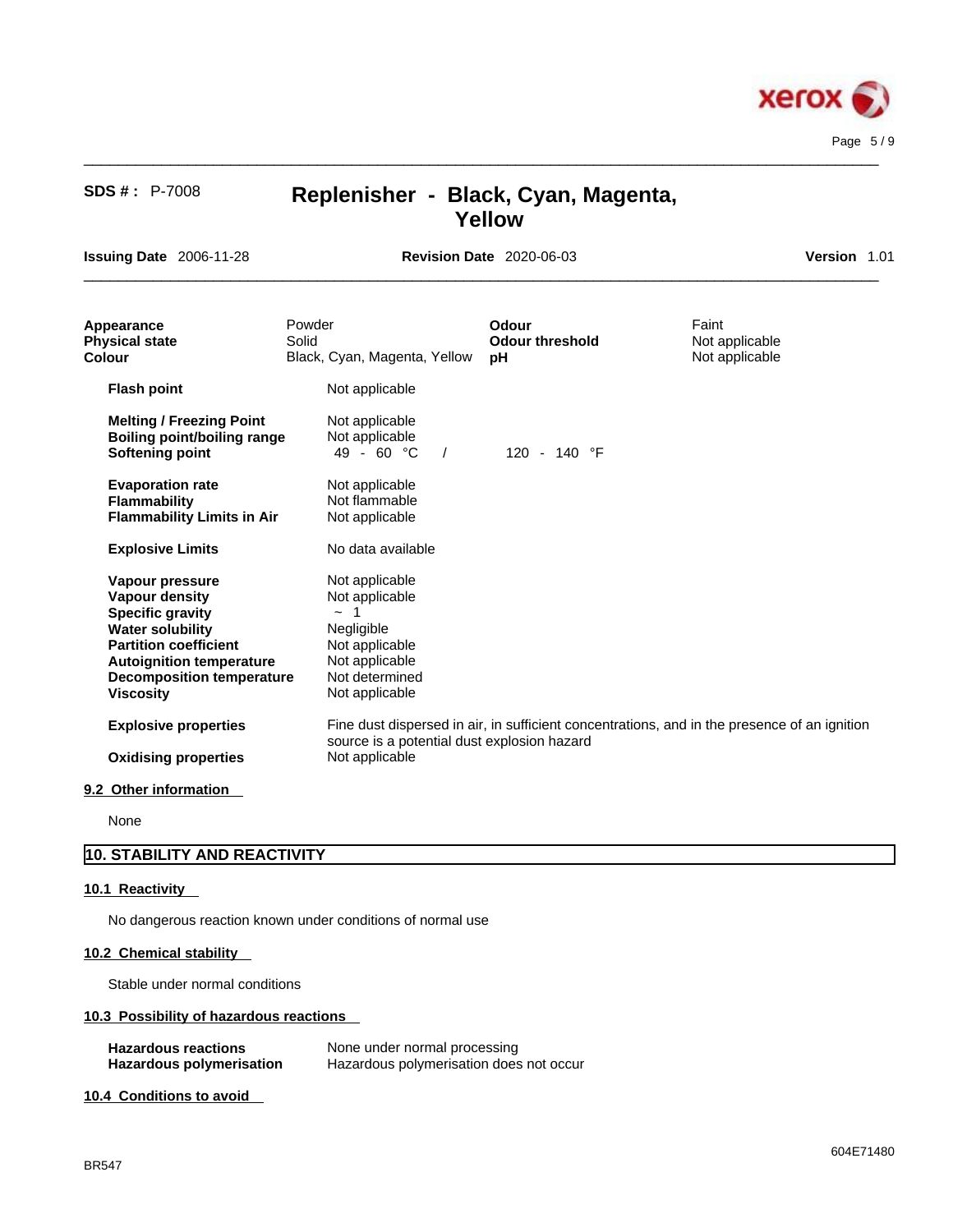

 $\_$  ,  $\_$  ,  $\_$  ,  $\_$  ,  $\_$  ,  $\_$  ,  $\_$  ,  $\_$  ,  $\_$  ,  $\_$  ,  $\_$  ,  $\_$  ,  $\_$  ,  $\_$  ,  $\_$  ,  $\_$  ,  $\_$  ,  $\_$  ,  $\_$  ,  $\_$  ,  $\_$  ,  $\_$  ,  $\_$  ,  $\_$  ,  $\_$  ,  $\_$  ,  $\_$  ,  $\_$  ,  $\_$  ,  $\_$  ,  $\_$  ,  $\_$  ,  $\_$  ,  $\_$  ,  $\_$  ,  $\_$  ,  $\_$  ,

**Issuing Date** 2006-11-28 **Revision Date** 2020-06-03 **Version** 1.01

 $\_$  ,  $\_$  ,  $\_$  ,  $\_$  ,  $\_$  ,  $\_$  ,  $\_$  ,  $\_$  ,  $\_$  ,  $\_$  ,  $\_$  ,  $\_$  ,  $\_$  ,  $\_$  ,  $\_$  ,  $\_$  ,  $\_$  ,  $\_$  ,  $\_$  ,  $\_$  ,  $\_$  ,  $\_$  ,  $\_$  ,  $\_$  ,  $\_$  ,  $\_$  ,  $\_$  ,  $\_$  ,  $\_$  ,  $\_$  ,  $\_$  ,  $\_$  ,  $\_$  ,  $\_$  ,  $\_$  ,  $\_$  ,  $\_$  ,

Prevent dust cloud, Fine dust dispersed in air, in sufficient concentrations, and in the presence of an ignition source is a potential dust explosion hazard

## **10.5 Incompatible Materials**

None

#### **10.6 Hazardous decomposition products**

None under normal use

# **11. TOXICOLOGICAL INFORMATION**

*The toxicity data noted below is based on the test results of similar reprographic materials.* 

## **11.1 Information on toxicological effects**

### **Acute toxicity**

| Product Information    |                                       |
|------------------------|---------------------------------------|
| <b>Irritation</b>      | No skin irritation, No eye irritation |
| Oral LD50              | $> 5$ g/kg (rat)                      |
| Dermal LD50            | $> 5$ g/kg (rabbit)                   |
| <b>LC50 Inhalation</b> | $> 5$ mg/L (rat, 4 hr)                |
|                        |                                       |

# **Chronic toxicity**

| Product Information      |                                                                                                                                                                                                                                                                                                                                                                                                                                                                                                                                                                                                                                                                                                                                                                                                                                                                     |
|--------------------------|---------------------------------------------------------------------------------------------------------------------------------------------------------------------------------------------------------------------------------------------------------------------------------------------------------------------------------------------------------------------------------------------------------------------------------------------------------------------------------------------------------------------------------------------------------------------------------------------------------------------------------------------------------------------------------------------------------------------------------------------------------------------------------------------------------------------------------------------------------------------|
| <b>Chronic effects</b>   | No known effects under normal use conditions                                                                                                                                                                                                                                                                                                                                                                                                                                                                                                                                                                                                                                                                                                                                                                                                                        |
| Carcinogenicity          | See "Other Information" in this section.                                                                                                                                                                                                                                                                                                                                                                                                                                                                                                                                                                                                                                                                                                                                                                                                                            |
| <b>Other information</b> | The IARC (International Agency for Research on Cancer) has listed carbon black as<br>"possibly carcinogenic to humans". However, Xerox has concluded that the presence of<br>carbon black in this mixture does not present a health hazard. The IARC classification is<br>based on studies evaluating pure, "free" carbon black. In contrast, toner is a formulation<br>composed of specially prepared polymer and a small amount of carbon black (or other<br>pigment). In the process of making toner, the small amount of carbon black becomes<br>encapsulated within a matrix. Xeroxhas performed extensive testing of toner, including a<br>chronic bioassay (test for potential carcinogenicity). Exposure to toner did not produce<br>evidence of cancer in exposed animals. The results were submitted to regulatory agencies<br>and published extensively. |
|                          | The IARC (International Agency for Research on Cancer) has listed titanium diovide as                                                                                                                                                                                                                                                                                                                                                                                                                                                                                                                                                                                                                                                                                                                                                                               |

he IARC (International Agency for Research on Cancer) has listed titanium dioxide as "possibly carcinogenic to humans". However, Xerox has concluded that the presence of titanium dioxide in this mixture does not present a health hazard. The IARC classification is based on studies in rats using high concentrations of pure, unbound TiO2 particles of respirable size. The Titanium Dioxide Industry REACH Consortium have concluded that these effects were species-specific, attributable to lung overload and not specific to TiO2, i.e. similar effects would also be seen for other low solubility dusts. Toxicological and epidemiological studies do not suggest a carcinogenic effects in humans. In addition, the titanium dioxide in this mixture is encapsulated in a matrix or bound to the surface of the toner.

#### **Other toxic effects** *Product Information*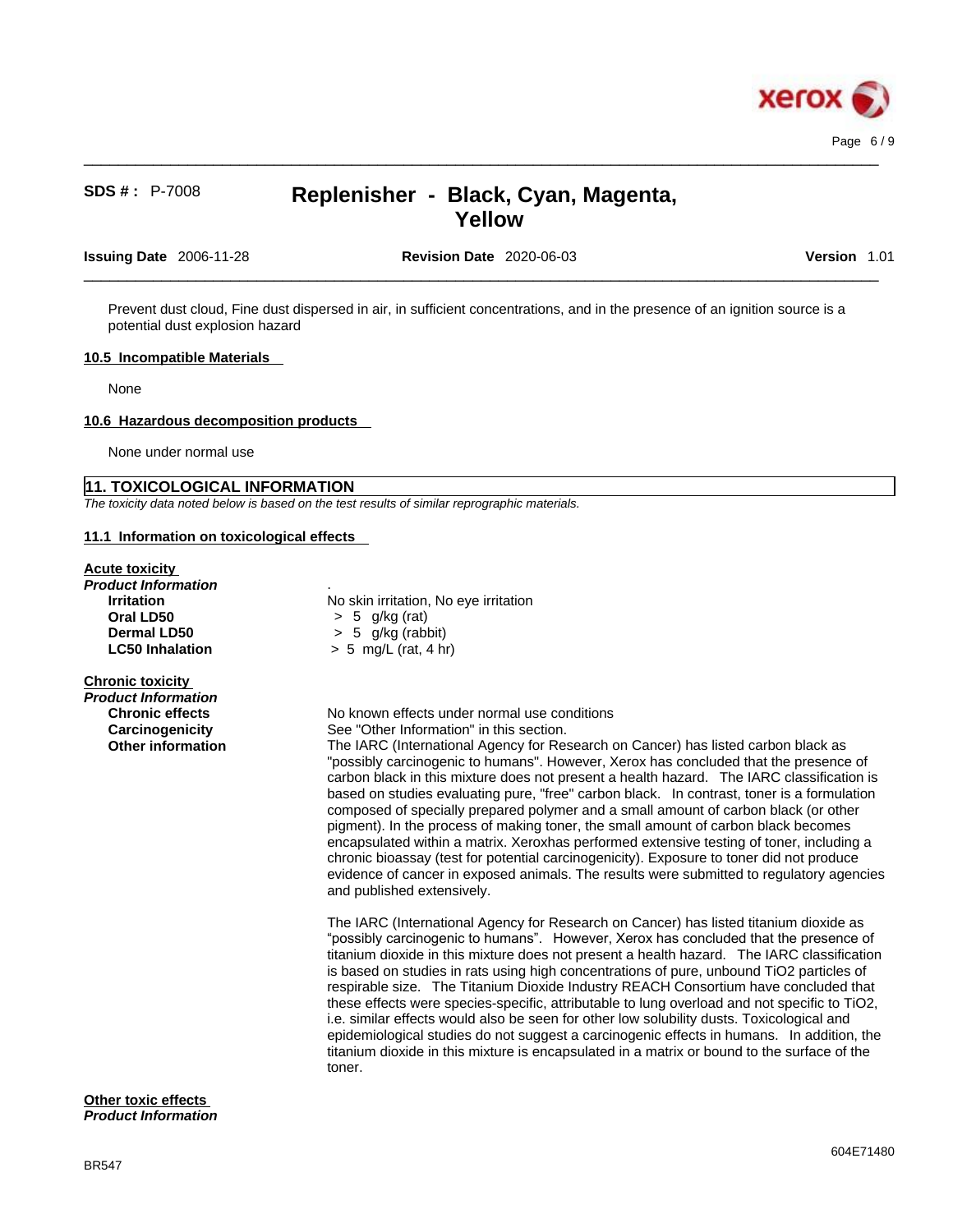

 $\_$  ,  $\_$  ,  $\_$  ,  $\_$  ,  $\_$  ,  $\_$  ,  $\_$  ,  $\_$  ,  $\_$  ,  $\_$  ,  $\_$  ,  $\_$  ,  $\_$  ,  $\_$  ,  $\_$  ,  $\_$  ,  $\_$  ,  $\_$  ,  $\_$  ,  $\_$  ,  $\_$  ,  $\_$  ,  $\_$  ,  $\_$  ,  $\_$  ,  $\_$  ,  $\_$  ,  $\_$  ,  $\_$  ,  $\_$  ,  $\_$  ,  $\_$  ,  $\_$  ,  $\_$  ,  $\_$  ,  $\_$  ,  $\_$  ,

| Issuing Date 2006-11-28                                                          | <b>Revision Date 2020-06-03</b>                                                                                                                     | <b>Version</b> 1.01 |  |
|----------------------------------------------------------------------------------|-----------------------------------------------------------------------------------------------------------------------------------------------------|---------------------|--|
| <b>Sensitisation</b><br><b>Mutagenic effects</b><br><b>Reproductive toxicity</b> | No sensitisation responses were observed<br>Not mutagenic in AMES Test<br>This product does not contain any known or suspected reproductive hazards |                     |  |
| <b>Target organ effects</b>                                                      | None known                                                                                                                                          |                     |  |
| Other adverse effects<br><b>Aspiration Hazard</b>                                | None known<br>Not applicable                                                                                                                        |                     |  |

## 11.2 Information on other hazards

**Endocrine disrupting properties** No information available

# **12. ECOLOGICAL INFORMATION**

### **12.1 Toxicity**

On available data, the mixture / preparation is not harmful to aquatic life

## **12.2 Persistence and degradability**

Not readily biodegradable

### **12.3 Bioaccumulative potential**

Bioaccumulation is unlikely

## **12.4 Mobility in soil**

Insoluble in water

### **12.5 Results of PBT and vPvB assessment**

Not a PBT according to REACH Annex XIII

# **12.6 Endocrine disrupting properties**

This product does not contain any known or suspected endocrine disruptors

## **12.7 Other adverse effects**

Although toner is not an aquatic toxin, microplastics may be a physical hazard to aquatic life and should not be allowed to enter drains, sewers, or waterways.

| <b>13. DISPOSAL CONSIDERATIONS</b> |  |
|------------------------------------|--|
|------------------------------------|--|

# **13.1 Waste treatment methods**

| <b>Waste Disposal Method</b> | No special precautions are needed in handling this material |
|------------------------------|-------------------------------------------------------------|
|                              |                                                             |

**EWC Waste Disposal No.** 08 03 18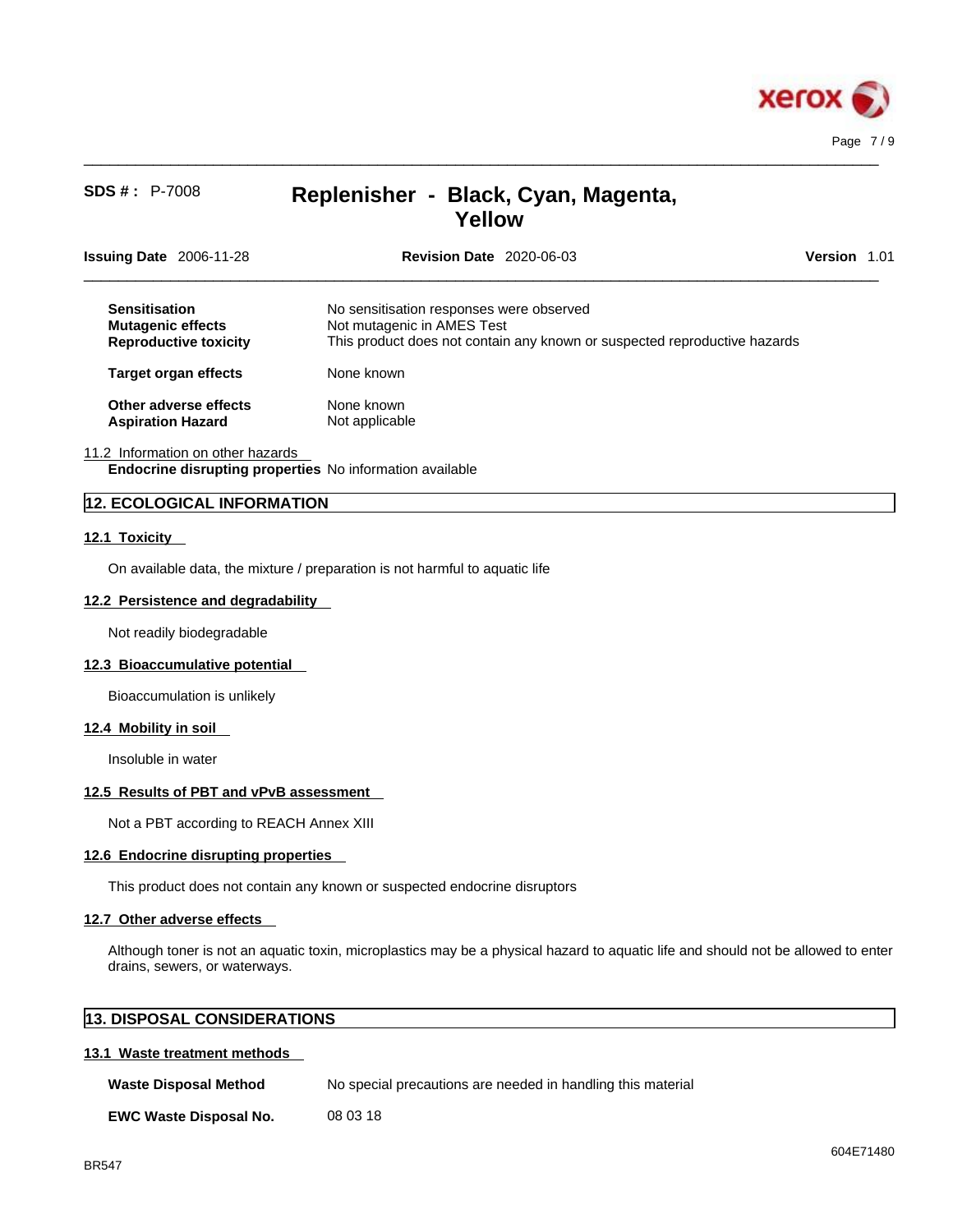

| SDS #: P-7008                                   | Replenisher - Black, Cyan, Magenta,<br><b>Yellow</b>                                                                                                               |              |
|-------------------------------------------------|--------------------------------------------------------------------------------------------------------------------------------------------------------------------|--------------|
| <b>Issuing Date</b> 2006-11-28                  | <b>Revision Date 2020-06-03</b>                                                                                                                                    | Version 1.01 |
| Other information                               | Although toner is not an aquatic toxin, microplastics may be a physical hazard to aquatic life<br>and should not be allowed to enter drains, sewers, or waterways. |              |
| 14. TRANSPORT INFORMATION                       |                                                                                                                                                                    |              |
| 14.1 UN/ID No                                   |                                                                                                                                                                    |              |
| Not regulated                                   |                                                                                                                                                                    |              |
| 14.2 Proper shipping name                       |                                                                                                                                                                    |              |
| Not regulated                                   |                                                                                                                                                                    |              |
| 14.3 Transport hazard class(es)                 |                                                                                                                                                                    |              |
| Not classified                                  |                                                                                                                                                                    |              |
| 14.4 Packing Group                              |                                                                                                                                                                    |              |
| Not applicable                                  |                                                                                                                                                                    |              |
| 14.5 Environmental hazards                      |                                                                                                                                                                    |              |
| Presents little or no hazard to the environment |                                                                                                                                                                    |              |
| 14.6 Special precautions for users              |                                                                                                                                                                    |              |
|                                                 | No special precautions are needed in handling this material                                                                                                        |              |
|                                                 | 14.7 Transport in bulk according to MARPOL 73/78 and the IBC Code                                                                                                  |              |
|                                                 |                                                                                                                                                                    |              |

Not applicable

# **15. REGULATORY INFORMATION**

# **15.1 Safety, health and environmental regulations/legislation specific for the substance or mixture**

According to present data no classification and labelling is required according to Regulation (EC) No 1272/2008

# **15.2 Chemical Safety Assessment**

A chemical safety assessment according to regulation (EC) No. 1907/2006 is not required

# **16. OTHER INFORMATION**

# **Issuing Date** 2006-11-28